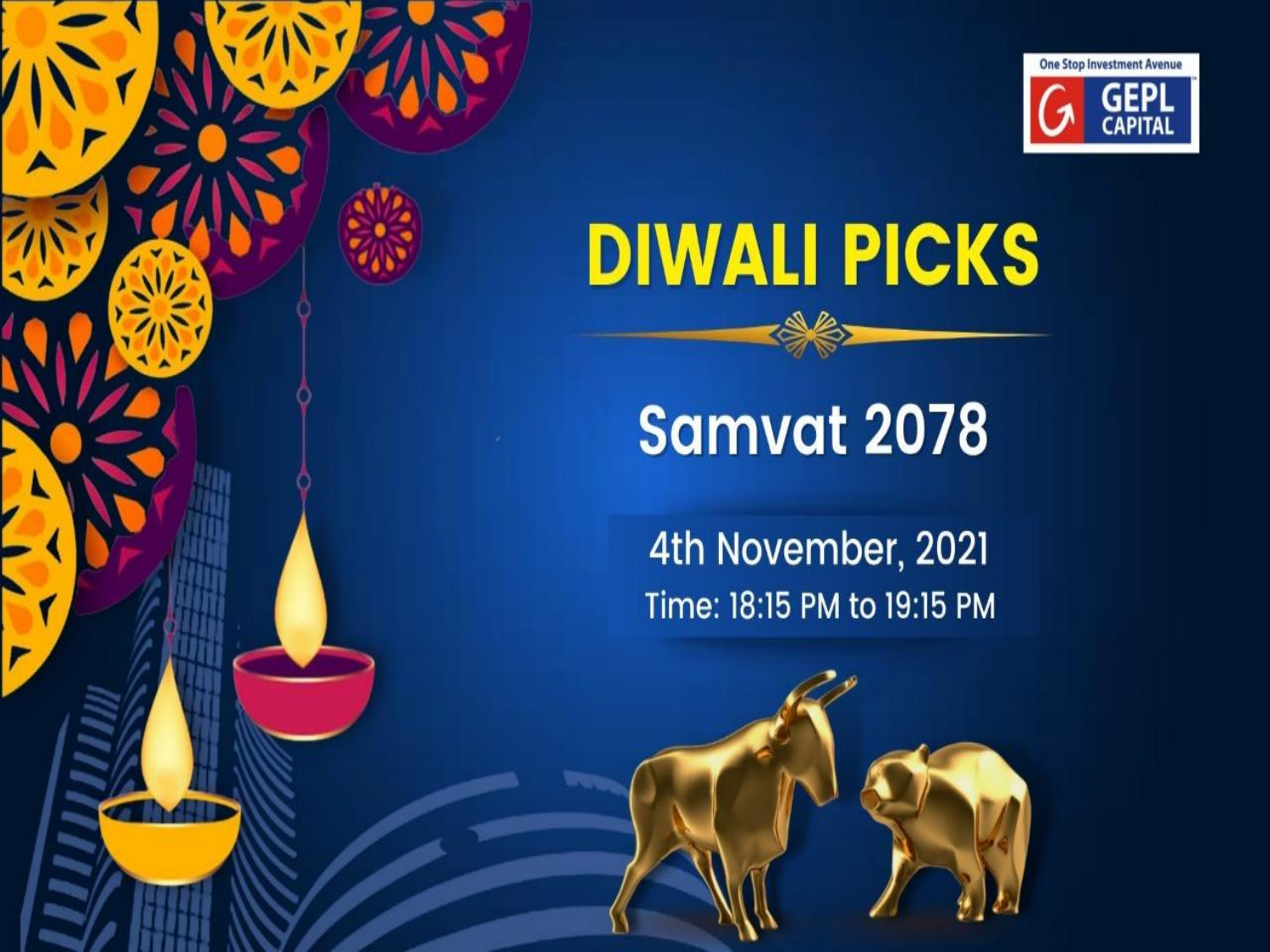

### **DIWALI PICKS**

| <b>Stock Name</b>  | Sector          | <b>CMP</b><br>(₹) | <b>Target</b><br>Price $(3)$ | <b>Implied</b><br><b>Upside</b> |
|--------------------|-----------------|-------------------|------------------------------|---------------------------------|
| K P R Mill         | <b>Textile</b>  | 436               | 570                          | 30.70%                          |
| <b>CANARA BANK</b> | <b>PSU Bank</b> | 201               | 237                          | 17.89%                          |
| <b>NALCO</b>       | Metals          | 105               | 165                          | 57.14%                          |
| NTPC Ltd.          | Power           | 146               | 200                          | 36.98%                          |

*CMP as on 22nd October 2021 Time frame – 1 year*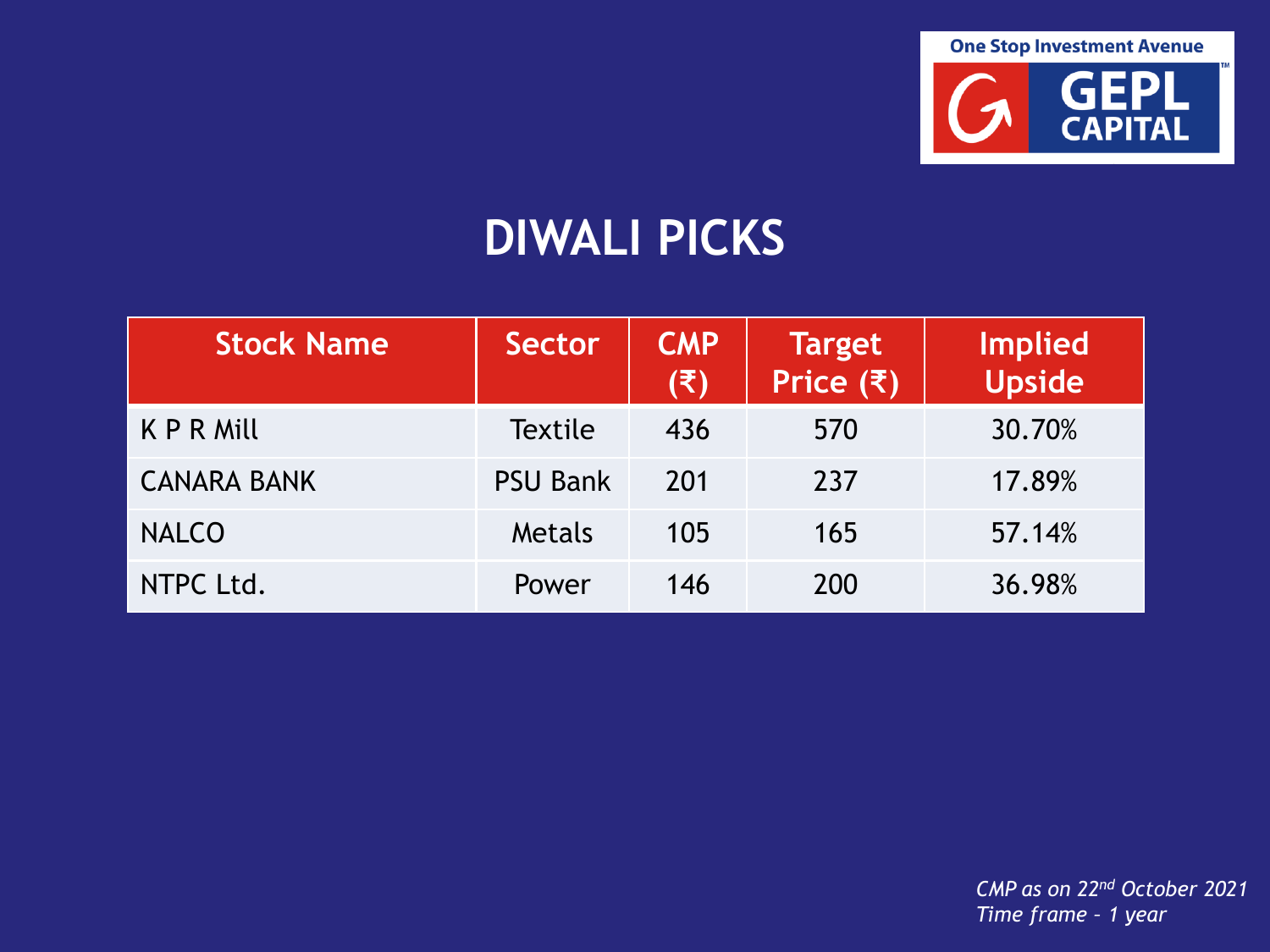**One Stop Investment Avenue** 

## **K P R Mill Ltd.**



KPR has 12 Manufacturing units of advanced technology equipped with a capacity to produce 1,00,000 MT of yarn per annum; 40,000 MT fabrics per annum; 115 million ready-made knitted apparel per annum, one of the largest Garment Producers in India. It also has a co-gen Cum Sugar Plant with a capacity of 40 MW & 10,000 TCD and Ethanol Plant with 130 KLPD capacity. Prompted by the growth prospects, KPR is expanding its Garment and Sugar based Ethanol Capacities which are in progress.

#### **Planned Capex**

The overall capacity will increase to 20,000 of TCD of sugar, 90 megawatt of power and 340 KLPD of ethanol. This will be operational by the end of FY22.Revenue at full capacity is expected to be at Rs 1,100 cr, with targeted margins of 25%+. Capital deployment towards value accretive projects (targeted RoCE: garmenting: 30%, ethanol: 22%) augurs well for KPR.

#### **Robust Order Book**

The garment order book, which was around Rs 575 crore in Q4FY21, is now close to Rs 700 crore. Indian yarn prices continue to be lower than international prices. The sustained quality and prompt deliveiy continue to enable KPR to attract more Garment orders from the customers whose activities revived after relaxations

#### **Vertical Integration**

KPR strategically has a vertically integrated alignment from yarn to apparels. This has translated into lower RM volatility and steady EBITDA margins over the years. Higher proportion of garmenting enhances overall margin profile as the segment yields margins in the range of 22-23%.

#### Investment Rationale **Institutional Investors**



*(View Clockwise), % of Total Shareholding*

#### Financial Summary

| <b>Particulars</b> | <b>FY18</b> | <b>FY19</b> | <b>FY20</b> | <b>FY21</b> | FY22E      | FY23E    |
|--------------------|-------------|-------------|-------------|-------------|------------|----------|
| Revenue            | 29,011      | 32,642      | 32,058      | 35,302      | 42,900     | 50,570   |
| <b>EBITDA</b>      | 5,744       | 6,132       | 6,398       | 8,327       | 10,075     | 11,836   |
| Margin %           | 19.80%      | 18.80%      | 20.00%      | 23.60%      | 23.50%     | 23.40%   |
| <b>PAT</b>         | 2,912       | 3,334       | 3,839       | 5,146       | 6,330      | 7,574    |
| <b>EPS</b>         | 8           | 9           | 11          | 15          | 20         | 23       |
| Capex              | (432.50)    | (924.60)    | (2,966,40)  | (2,850.10)  | (6,746.75) | (700.00) |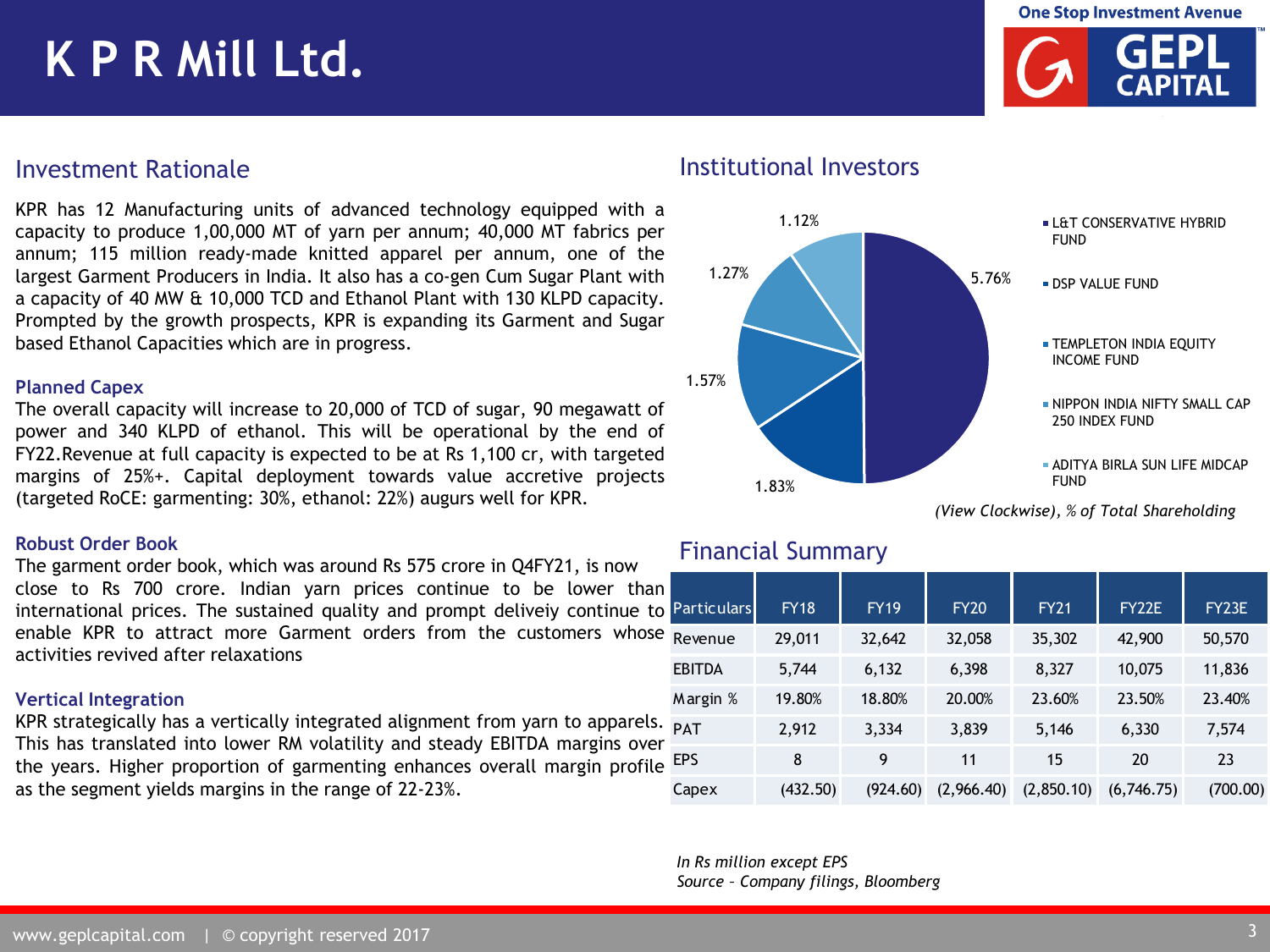## **K P R Mill Ltd.**



#### Relative Valuation

| <b>Name</b>         | Mkt Cap (INR cr) | $BF$ $P/E$ | <b>BF EV/EBITDA</b> | <b>BF EV/EBIT</b> | <b>BF EV/Rev</b> | LF P/BV |
|---------------------|------------------|------------|---------------------|-------------------|------------------|---------|
| <b>KPR Mill Ltd</b> | 15,029.82        | 20.25      | 13.87               | 15.75             | 3.25             | 6.40    |
| Industry Average    | 11,666.63        | 17.95      | 11.61               | 13.62             | 2.47             | 5.44    |

*BF – Blended Forward LF – Latest Filing* 

Share Price Benchmarking

#### Target Price

**Target Price** - ₹ 570

**CMP** - ₹ 436

**Implied Upside** - 30.7%

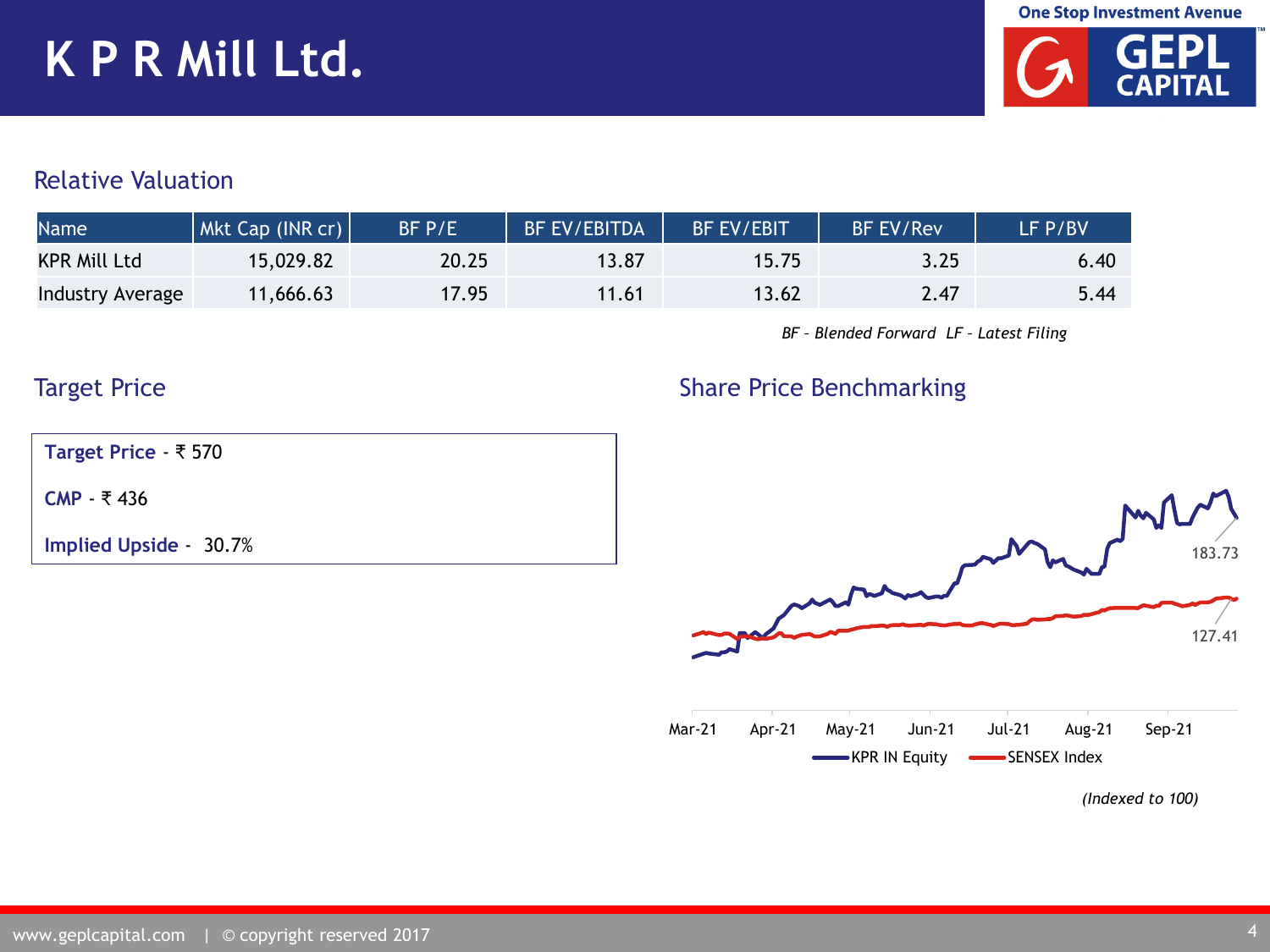**Profile** Investment Rationale **Institutional Investors** 

**CANARA BANK**

Set up in 1906, Canara Bank is a one of the larger PSBs. It made its initial public offering in 2002. As on August 24, 2021, GoI's ownership in the bank stood at 62.93%.

#### **Comfortable Capital Position**

The bank had a networth of Rs 60,017 crore as on June 30, 2021, also supported by Rs 2,000 crore equity raised by the bank via QIP during fiscal 2021. Further, the bank has raised Rs 2,500 crore equity in August 2021. CET1, Tier-I capital adequacy ratio (CAR) and overall CAR stood at 8.85%, 10.34% and 13.36%, respectively.

#### **Improvement in credit costs**

While the earnings profile of the bank has been impacted over the last few years primarily because of high credit costs, the same has also seen an improvement in since fiscal 2021. The bank reported profit after tax (PAT) of Rs 2,558 crore during fiscal 2021, as compared to substantial losses incurred over the last couple of years (loss of Rs 5839 crore reported for fiscal 2020). For the quarter ended June 30, 2021, the bank reported a PAT of Rs 1,177 crore.

#### **Prudent Provisioning**

Excess provisioning has done on a prudent and conservative basis, including that on restructured accounts. Provision of Rs6.7bn towards fraud accounts in Q4FY21 has also helped lower provisioning requirements.

Undemanding valuations, improvement in asset quality and healthy expected recoveries make us positive on the bank.



*(View Clockwise), % of Total Shareholding*

### Financial Summary

| <b>Particulars</b> | <b>FY17</b> | <b>FY18</b> | <b>FY19</b> | <b>FY20</b> | <b>FY21</b> |
|--------------------|-------------|-------------|-------------|-------------|-------------|
| <b>NII</b>         | 99,739      | 122,819     | 146,019     | 139,822     | 250,807     |
| Provision for      |             |             |             |             |             |
| Loan Losses        | 79,228      | 138,799     | 102,769     | 116,965     | 174,904     |
| Operating Income   | 12,323      | $-40,828$   | 5,500       | $-20,212$   | 26,733      |
| <b>PBT</b>         | 14,108      | $-38,725$   | 6,961       | $-19,210$   | 29,566      |
| <b>PAT</b>         | 13,583      | (39, 514)   | 6,019       | (19, 864)   | 28,906      |
| <b>EPS</b>         | 24.98       | (65.95)     | 8.18        | (23.55)     | 19.11       |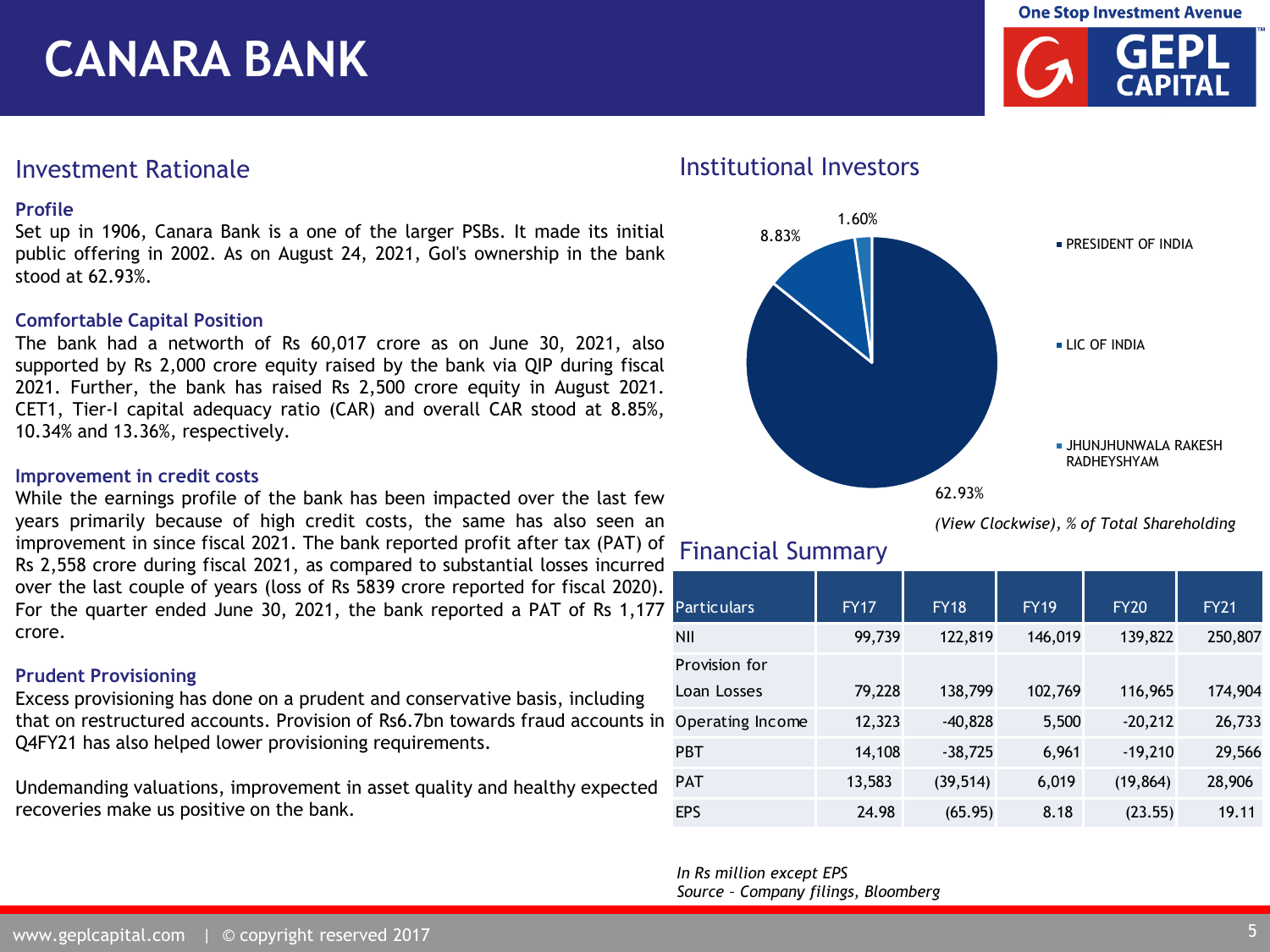### **CANARA BANK**



#### Relative Valuation

| <b>Name</b>      | Mkt Cap (INR cr) | LF P/BV | Net Int Margin | P/E ratio |
|------------------|------------------|---------|----------------|-----------|
| Canara Bank      | 36,346.10        | 0.52    | 2.85%          | 9.09      |
| Industry Average | 212,512.92       | 1.82    | 3.39%          | 21.98     |

*LF – Latest Filing* 

### Target Price

**Target Price** - ₹ 237

**CMP** - ₹ 201

**Implied Upside** - 18%





|  | Aar-21 Apr-21 May-21 Jun-21 Jul-21 Aug-21 Sep-21 |  |  |  |
|--|--------------------------------------------------|--|--|--|
|  | <b>CBK IN Equity CENSEX Index</b>                |  |  |  |

*(Indexed to 100)*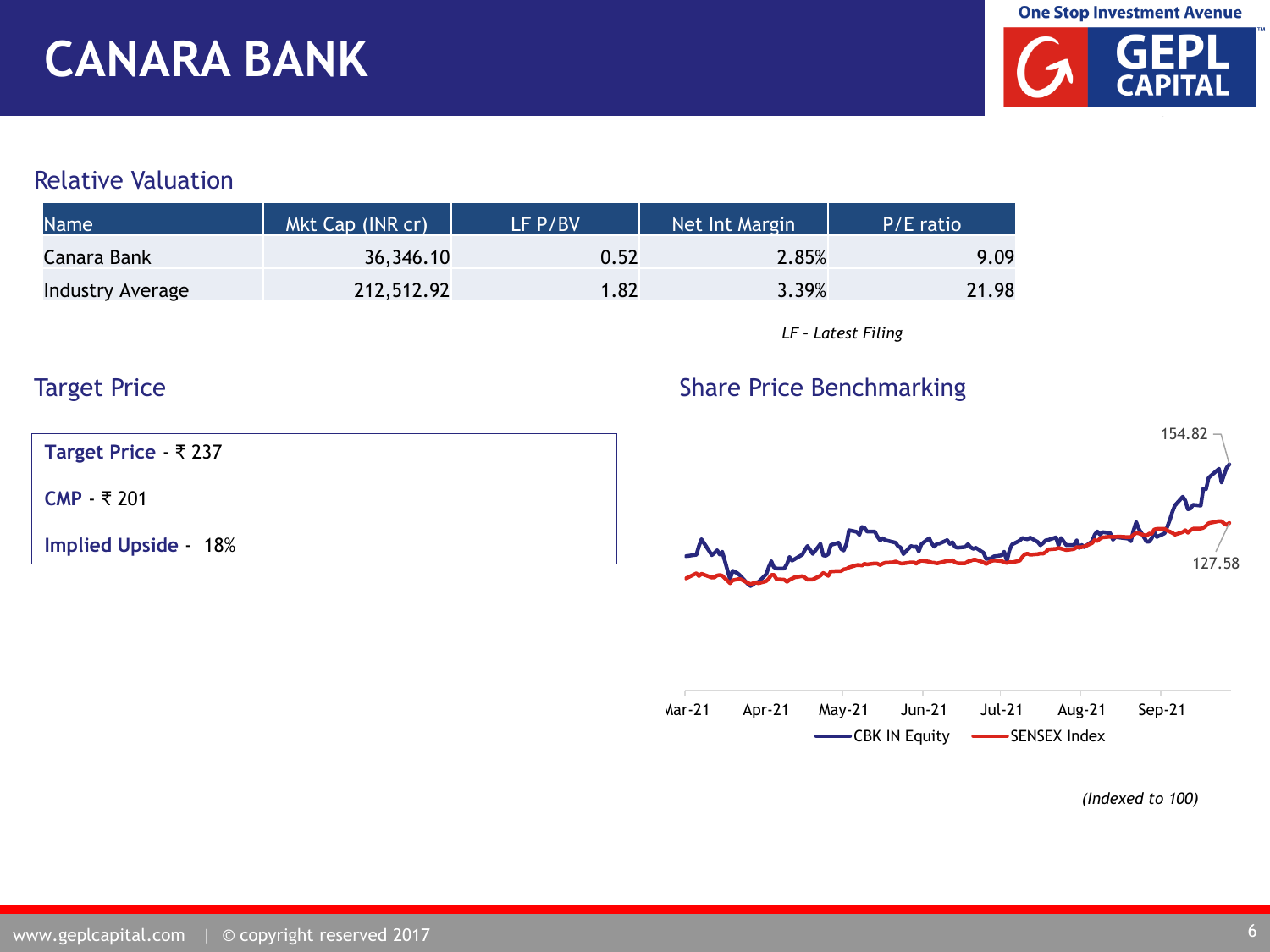**NALCO**



#### **Profile**

NALCO operates captive high-quality bauxite mines, which meet 100% of its alumina requirement for manufacturing aluminium. It also operates 1,200MW coal-based captive power plants, which are sufficient for its entire aluminium smelting capacity. For feeding coal, it has a fuel supply agreement with Mahanadi Coalfield Limited for around 85% of its requirements. This integration confers significant cost advantages, making NALCO one of the few low-cost producers of alumina across the world.

#### **Increased refinery capacity**

The management has announced a 1mtpa alumina refinery expansion at a capex of ~INR64b, and expects to complete the project in FY23. This increases the refining capacity by 44%.

#### **Integrated operations & high LME aluminium prices**

As an integrated player, NALCO has nearly fixed production costs, and any fluctuations in realisations directly affect its revenues and margins. Financial Summary

|                                                                                                                                                                | i u truu J |  |
|----------------------------------------------------------------------------------------------------------------------------------------------------------------|------------|--|
| The average LME aluminum price rose 52% vs. a year earlier in fiscal 2Q on<br>better demand and less supply from China, the largest aluminum-producing Revenue |            |  |
| country. China's output of aluminum in fiscal 2Q was 9.6 million tons, down EBITDA                                                                             |            |  |
| 2% from 1Q, as smelters cut production and commissioning of new capacity $\frac{1}{x}$<br>slowed due to power shortages.                                       |            |  |
| With interpreted printed accordiance NALCO is the boot play an bigher UNE                                                                                      | Net Income |  |
|                                                                                                                                                                |            |  |

With integrated mining operations, NALCO is the best play on higher LME<sub>E</sub> prices. Alumina prices have not yet reacted to the strength in aluminum and could surprise positively in 2HFY22.

#### Investment Rationale **Institutional Investors**



*(View Clockwise), % of Total Shareholding*

| <b>Particulars</b> | <b>FY19</b> | <b>FY20</b> | <b>FY21</b> | <b>TTM</b> | FY22E   | FY23E   |
|--------------------|-------------|-------------|-------------|------------|---------|---------|
| Revenue            | 114,993     | 84,718      | 89,558      | 100,497    | 115,100 | 112,100 |
| EBITDA             | 28,925      | 4,868       | 18,045      | 22,345     | 31,100  | 28,000  |
| Margin %           | 25.15%      | 5.75%       | 20.15%      | 22.23%     | 27.02%  | 24.98%  |
| Net Income         | 17,337      | 1,345       | 13,146      | 16,302     | 19,500  | 16,600  |
| EPS                | 9.1         | 0.7         | 7.1         | 8.8        | 10.6    | 9.0     |
| Capex              | (7, 495)    | (8, 448)    | (14, 438)   |            |         |         |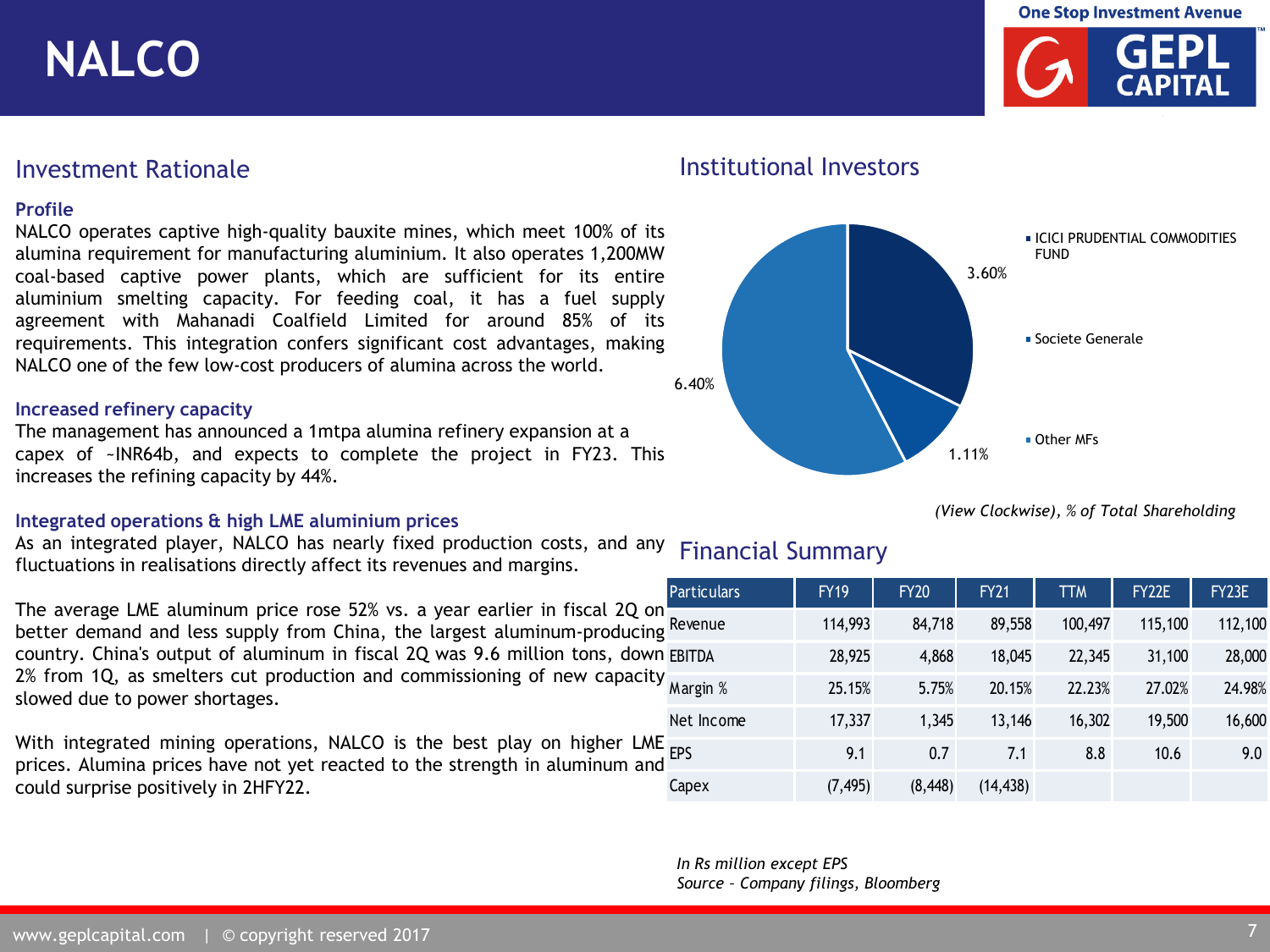**One Stop Investment Avenue** 

## **NALCO**



#### Relative Valuation

| <b>Name</b>      | Mkt Cap (INR cr) | BF P/E | BF EV/EBITDA | <b>BF EV/EBIT</b> | <b>BF EV/Rev</b> | LF P/BV |
|------------------|------------------|--------|--------------|-------------------|------------------|---------|
| <b>NALCO</b>     | 19,505.03        | 10.95  | 6.00         | $\sim$ $\sim$     | .55 <sub>1</sub> | .83     |
| Industry Average | 44,621.57        | 9.65   | 5.68         | 7.35              | .10 <sup>7</sup> | 2.31    |

*BF – Blended Forward LF – Latest Filing* 

Share Price Benchmarking

### Target Price

**Target Price** - ₹ 165

**CMP** - ₹ 105

**Implied Upside** - 57%

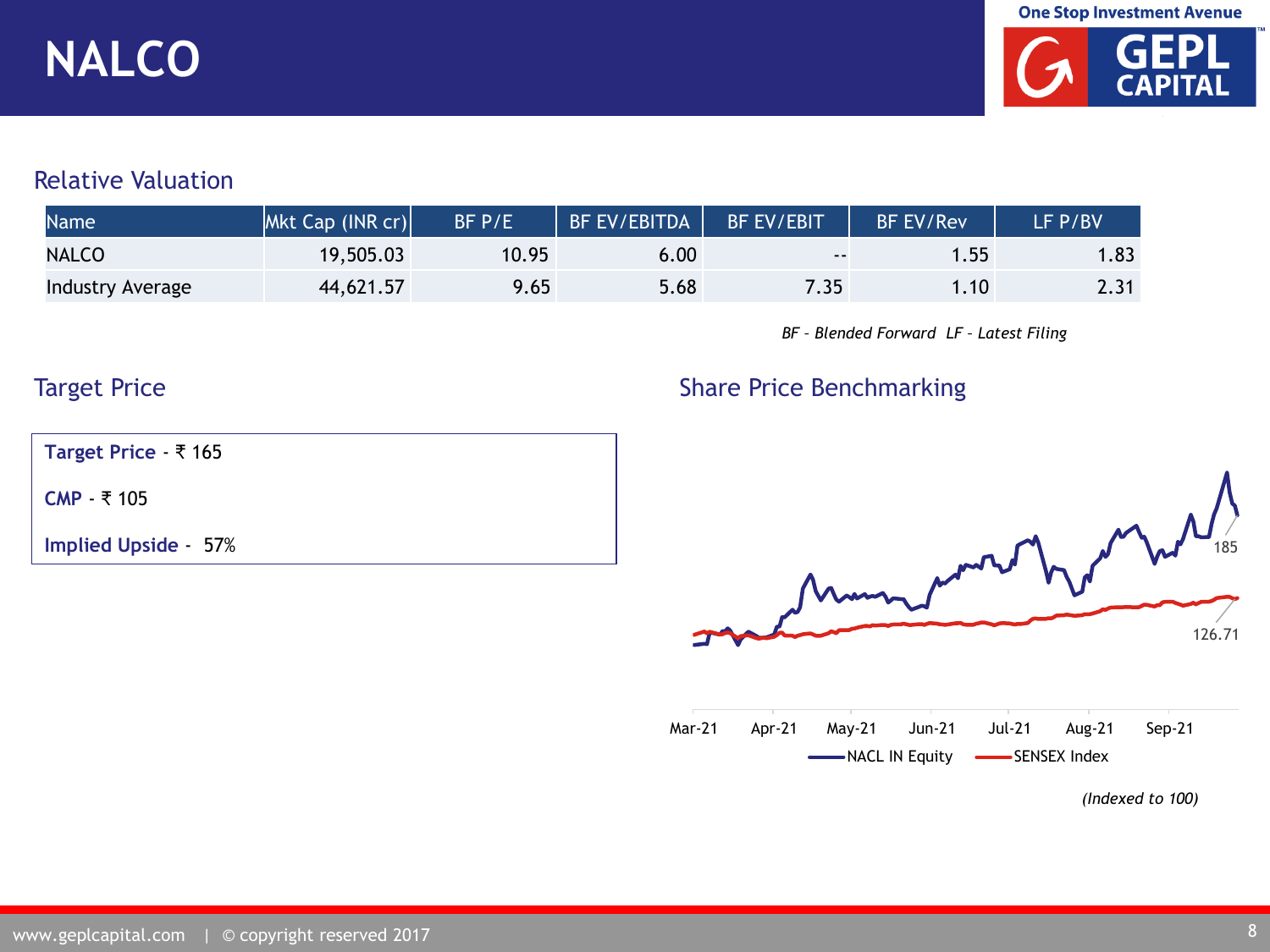### **NTPC Ltd.**





#### **Profile**

NTPC is India's largest power generation company with a total installed capacity of 66,885 MW. It has 17% of total installed capacity in India with 23% generation share. The company's vision is to become a 130 GW+ company by 2032 of which 60 GW would be contributed by renewable energy.

#### **Aggressive Expansion**

NTPC aims to be a 130 GW company by 2032 with diversified fuel mix and a 600 BU company in terms of generation, with a share of RE (including hydro) to be 28%. 17 GW capacity is already under construction.

#### **Captive Coal Production**

The company has coal blocks with estimated geological reserves of about 5 BT, which has an ultimate capacity of 71 Million Metric Tonnes of coal per annum when all mines reach their peak capacity.

#### **Building Case for Spin Off of Renewable Portfolio**

NTPC has created a wholly owned subsidiary for renewables, which is now operational and all of the new renewable capacity is being put out through this subsidiary only.

#### **New Business Initiatives**

- $\checkmark$  Pilot project with complete value chain of Hydrogen being designed
- $\checkmark$  Participating in RfP for privatization of discoms of UTs
- $\checkmark$  Exploring manufacturing of methanol from CO2 in NTPC plants

Investment Rationale **Institutional Investors** 



*(View Clockwise), % of Total Shareholding*

#### Financial Summary

| <b>Particulars</b> | <b>FY19</b> | <b>FY20</b> | <b>FY21</b> | <b>TTM</b> | FY22E      | FY23E      |
|--------------------|-------------|-------------|-------------|------------|------------|------------|
| Revenue            | 996,150     | 1,090,786   | 1,112,679   | 1,152,244  | 1,234,495  | 1,366,289  |
| EBITDA             | 268,579     | 316,021     | 341,270     | 338,882    | 398,517    | 444,178    |
| Margin %           | 26.96%      | 28.97%      | 30.67%      | 29.41%     | 32.28%     | 32.51%     |
| Net Income         | 138,523     | 116,353     | 147,395     | 153,734    | 157,089    | 175,444    |
| EPS                | 14.0        | 11.8        | 15.2        | 14.5       | 16.3       | 18.1       |
| Capex              | (216,069)   | (182, 304)  | (233, 123)  |            | (211, 803) | (332, 499) |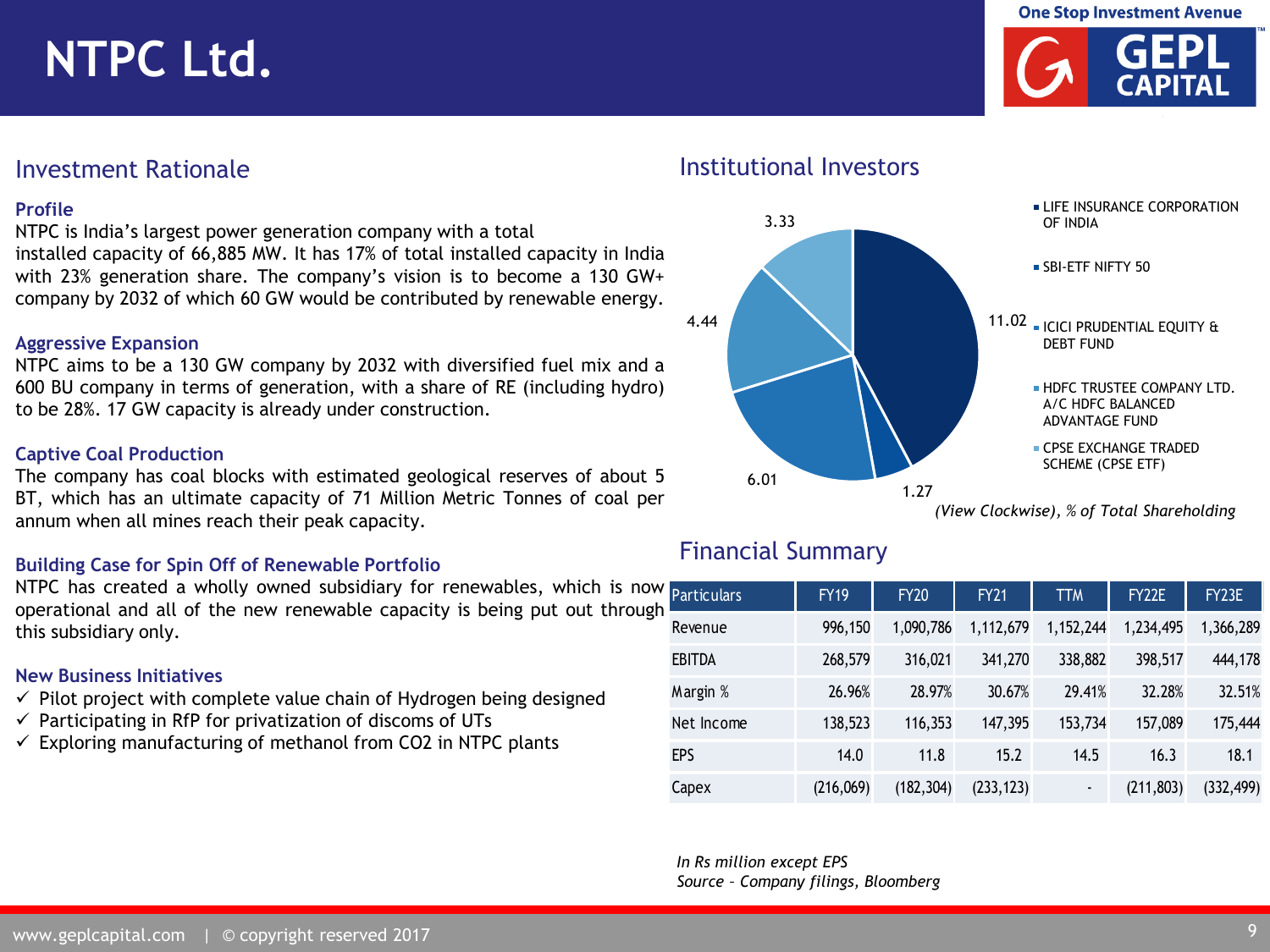# **NTPC Ltd.**



#### Relative Valuation

| <b>Name</b>      | Mkt Cap (INR cr) | $BF$ $P/E$ | <b>BF EV/EBITDA</b> | <b>BF EV/EBIT</b> | <b>BF EV/Rev</b> | LF P/BV |
|------------------|------------------|------------|---------------------|-------------------|------------------|---------|
| NTPC Ltd         | 142,444.03       | 8.48       | 8.28                | 12.34             | 2.68             |         |
| Industry Average | 63,492.99        | 27.59      | 10.93               | 16.76             | 5.25             | 2.11    |

*BF – Blended Forward LF – Latest Filing* 

### Target Price

Share Price Benchmarking

**Target Price** - ₹ 200

**CMP** - ₹ 146

**Implied Upside** - 37%